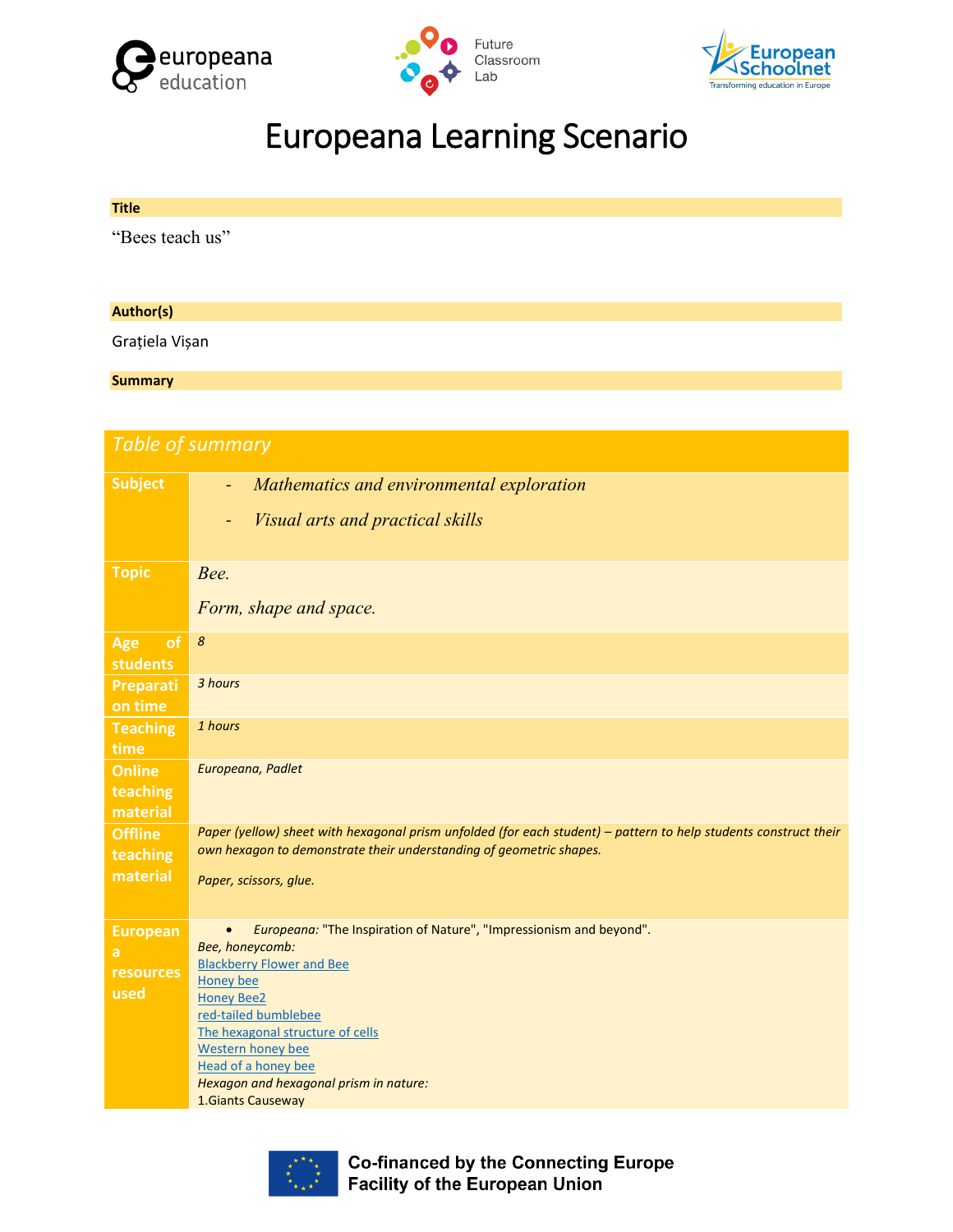





[Giants Causeway](https://www.europeana.eu/portal/ro/record/90402/RP_F_F00681_HK.html?q=Giant%27s+Causeway#dcId=1556215875198&p=4) 2. turtle [turtle](https://www.europeana.eu/portal/ro/record/9200579/mxp5k337.html?q=turtle#dcId=1550413602844&p=1) 3. giraffe [giraffe](https://www.europeana.eu/portal/ro/record/2058618/object_KUAS_22263849.html?q=giraffe#dcId=1550413602844&p=5) 4. flowers **[flowers](https://www.europeana.eu/portal/ro/record/11616/_OPENUP_ACCESSIONS_RBGE_UK_19570233.html?q=snowflakes#dcId=1550413602844&p=2)** 5. snowflake [snowflake](https://www.europeana.eu/portal/ro/record/9200579/hxwsw4sy.html?q=hexagonal+snowflake#dcId=1550413602844&p=1) 6.Honeycomb architecture [Honeycomb architecture](https://www.europeana.eu/portal/ro/record/2020108/https___www_culture_si_en_File_Ofis_Arhitekti_2007_Honeycomb_Apartments_JPG.html?q=honeycomb+architecture#dcId=1550413602844&p=1) • *Padlet*

#### **Licenses**

**x Attribution ShareAlike CC BY-SA.**This license lets others remix, tweak, and build upon your work even for commercial purposes, as long as they credit you and license their new creations under the identical terms. This is the license used by Wikipedia, and is recommended for materials that would benefit from incorporating content from Wikipedia and similarly licensed projects.

#### **Integration into the curriculum**

*In the curriculum of mathematics and the exploration of the environment, the topics covered are: "Life Sciences" and "Geometric Forms and Shapes" (Collages with the Forms geometric learning).*

*Practical approaches are covered in the curriculum: the realization of two-dimensional and three-dimensional collages of different types of paper.*

#### **Aim of the lesson**

- *- students discover and be aware of the importance of bees in the natural and built environment*
- *- to apply in diverse and creative contexts the notions about be and three-dimensional forms acquired,*
- *- to practice working skills with paper and language skills.*

#### **Trends**

- *Project Based Learning*
- *Collaborative Learning*
- *Mobile Learning*

#### **21st century skills**

- *Social competences: ability to work and collaborate in a group, developing communication skills and creativity, crosscultural understanding.*
- *Second language communication: ability to use new English vocabulary related to Geometry terminology.*
- *Digital competences: usage of new tool for learning: Padlet*
- *Critical thinking and problem solving interprets information and draws conclusions based on the best analysis*
- *Productivity and accountability: work or interact with specific objects until complete*
- *Information and media literacy: understand how computers are used to obtain information; used learned knowledge in new situations.*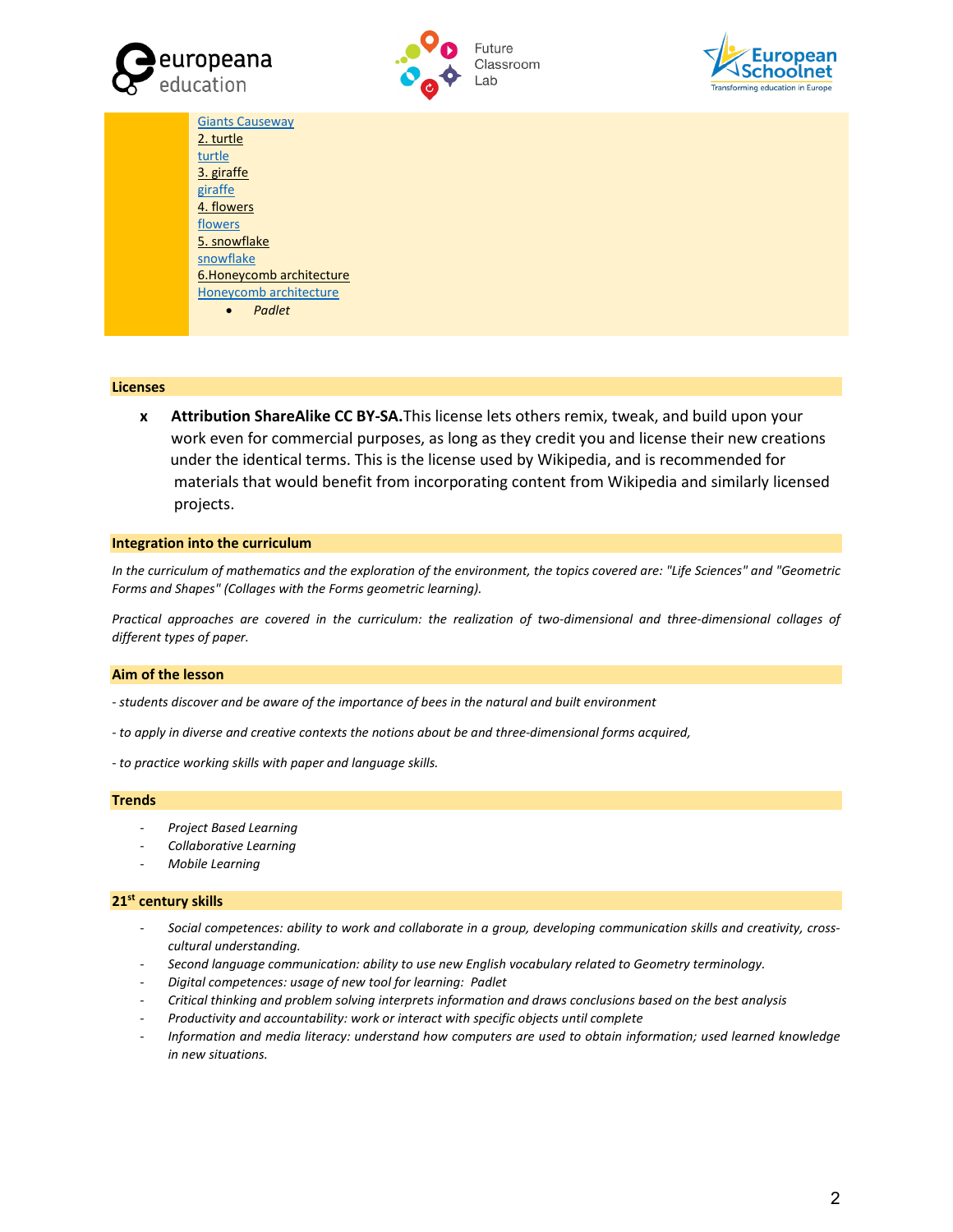





**Activities**

| <b>Name of</b><br>activity | <b>Procedure</b>                                                                                                                                                                                                                                                                                                                                                                                                                                                                                                                                                                                                                                          | <b>Time</b> |
|----------------------------|-----------------------------------------------------------------------------------------------------------------------------------------------------------------------------------------------------------------------------------------------------------------------------------------------------------------------------------------------------------------------------------------------------------------------------------------------------------------------------------------------------------------------------------------------------------------------------------------------------------------------------------------------------------|-------------|
| Read<br>Watch<br>Listen    | Presentation of the subject and objectives of the lesson                                                                                                                                                                                                                                                                                                                                                                                                                                                                                                                                                                                                  | 3 Mins      |
| <b>Discuss</b>             | Using the "Europeana" collection, more precisely "The Inspiration of Nature,"<br>"Impressionism and beyond", students are looking at wonderful paintings<br>(landscapes). There is a discussion with students about nature - as a source of<br>inspiration for artists. Rich and diverse vegetation is also due to bees that<br>naturally pollinate plants. Students will describe the link between honey<br>plants and bee protection.<br>Students repeat knowledge about bees and their role in nature, emphasize<br>the fact that bees are a endangered species and must be protected.                                                                 | 15 Mins     |
|                            |                                                                                                                                                                                                                                                                                                                                                                                                                                                                                                                                                                                                                                                           |             |
| Investigate                | Teamwork - Searching for and collecting information / images on Europeana<br>Students will work in groups of three. They will look for the Europeana<br>collection, images and the necessary information.<br>Before it starts, the teacher will explain that not all of the images can be used.<br>Students will learn how to correctly access the information.<br>First, they will use, in turn, to search for information, the following<br>words: bee, hive, hive, hive honey<br>Thus, they will discover through the image the hexagonal structure of the<br>honeycomb.<br>All the images found will be collected in a Padlet created by the teacher. | 10 Mins     |
| Practice                   | Then students will look for information about existence in nature of<br>the geometric shape discovered - the hexagon.<br>Keywords: tortoise, giraffe, snowflakes, flower, Giant's Causeway.<br>All the images found will be collected in a Padlet created by the teacher.<br>Students will collect information about the use of the hexagonal<br>prism, honeycomb shape in the built environment, in architecture.<br>Keywords: honeycomb architecture.<br>All the images found will be collected in a Padlet created by the teacher.                                                                                                                     | 10 Mins     |